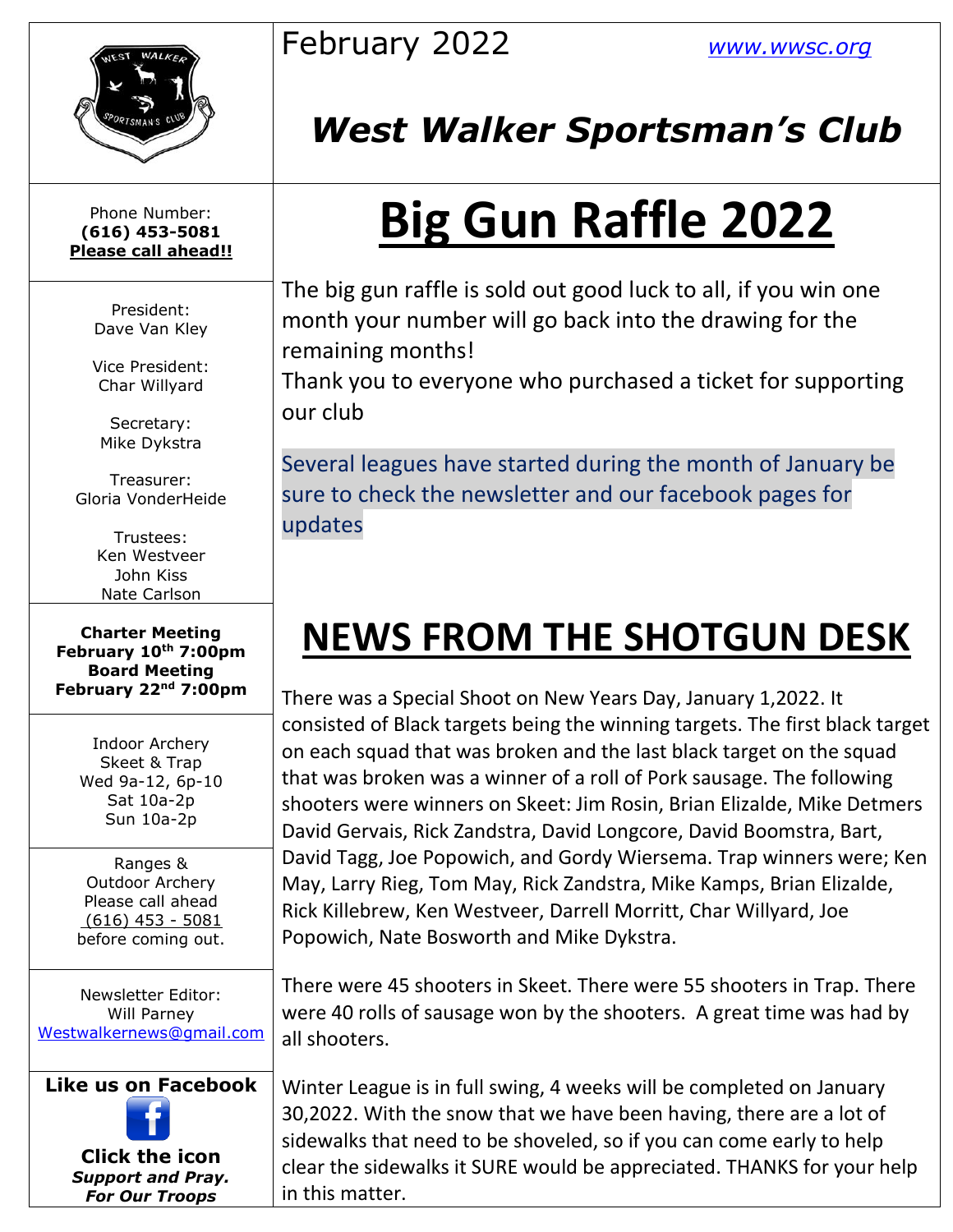



### venmo

# **Winter 2022 Youth Archery**

West Walker Sportsman Club is hosting youth archery lessons during the winter of 2022 at the indoor archery range. This program is designed for beginner and intermediate youth to learn safety, proper archery form, and have fun. All equipment is provided, but own equipment can be used.

We are starting the 8-week program on January 15<sup>th</sup> and ending Saturday March 5<sup>th</sup>. **Masks and social distancing protocols will be required per current state COVID-19 regulations.** We may have to make additional changes or cancellations depending on the status of this ongoing public health concern. More information will follow.

Any students under the age of 8 will need evaluation and approval by the instructors for safety reasons prior to being accepted into the program. Contact Jerry Schondelmayer for more information.

#### **1) Beginning Archery**

- •Saturday mornings 9:00 to 9:50
- •Instruction is on basic form, safety & FUN
- •Equipment is provided

#### **2) Beginning Archery**

- •Saturday mornings 10:00 to 10:50
- •Instruction is on basic form, safety & FUN
- •Equipment is provided

#### **3) Intermediate Archery**

- •Saturday mornings 11:00am to 11:50am
- •Must have own equipment & attended at least 2 other classes
- •Class focus will be to improve each student's individual shooting ability

The cost will be a one-time \$40.00 signup fee for targets/supplies/party that includes the \$2.00 per week range fee payable with either Venmo or cash on the first day. Contact Jerry Schondelmayer for more information or to sign up.

Jamie Rolfe Charlie Talboys Jamie Rolfe Charlie Talboys 616-204-1729 616-901-9023 616-204-1729 616-901-9023 jamie.rolfe27@gmail.com talboys@mulderbros.com [jamie.rolfe27@gmail.com](mailto:jamie.rolfe27@gmail.com) [talboys@mulderbros.com](mailto:talboys@mulderbros.com)

Shannon Griffin **Jessica Jeffery Schondelmayer** Jerry Schondelmayer 616-283-2879 616-520-3052 616-836-0025 616-283-2879 616-520-3052 616-836-0025

USA Archery Level 2 Instructor USA Archery Level 2 Instructor USA Archery Level 2 Instructor USA Archery Level 2 Instructor

USA Archery Level 2 Instructor USA Archery Level 2 Instructor USA Archery Level 3 NTS Coach USA Archery Level 2 Instructor USA Archery Level 2 Instructor USA Archery Level 3 NTS Coach [n0ck-0n@att.net](mailto:n0ck-0n@att.net) in the interpretation is effery19@gmail.com in the interpretation is entitled and interpretatio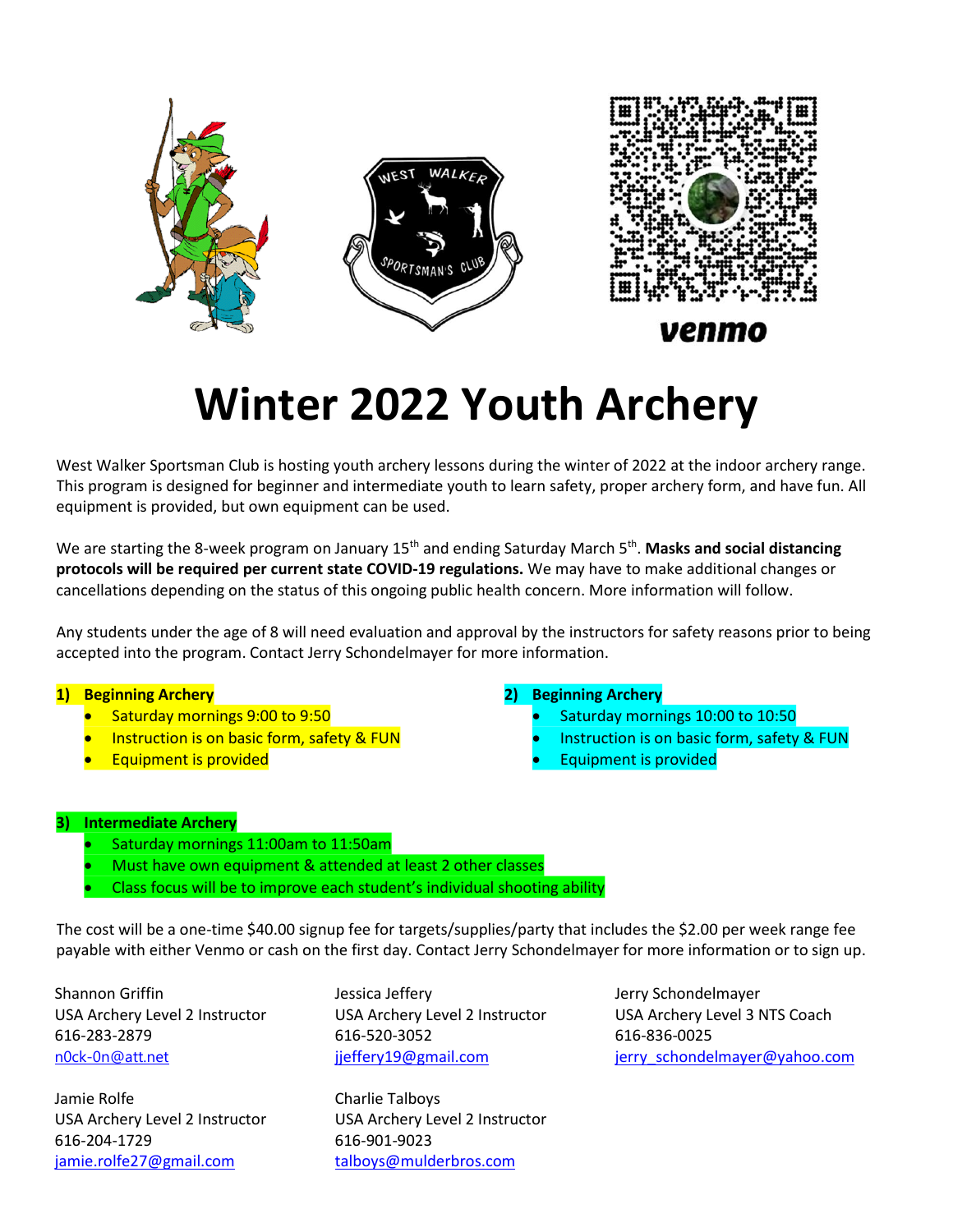

O-599 Leonard St. NW Grand Rapids, MI 49534

### **Winter 2022 Indoor Air Rifle Fun Shoot**

Friday's 6pm to 9pm start January 14th thru February 25th at

the WWSC Clubhouse. Open shoot, no age limit!

\$5 fee per shooter / per night (covers cost of targets)

### **Open Site air rifles or air pistols**

- 10 Meter Range
- Gun types allowed: Break barrel, pump, PCP, CO2 style
- Ammo Type: .177, .22 and .25 caliber only. (Lead pellets

only), bring your own ammo, brand of your choice.

### **Scoped air rifles**

- 20 Meter Range
- Rifle type allowed: Break barrel, pump, PCP, CO2 style
- Ammo Type: .177 and .22 and .25 caliber only. (Lead pellets

only), bring your own ammo brand of your choice.

West Walker has 6 youth size single action break barrel .177 rifles that shooters can use that don't have a rifle to shoot. These rifles can be shot in either the open site or scoped class.

We can accommodate 12 shooters on the line at a time. We may have to take turns if everyone shows up at the same time or if you would like to show up a

> little later, the first wave of shooters might be finished. We look forward to seeing you all.

> > If there are any questions, please call:

Jeff Reynolds (616) 340-8137 for details.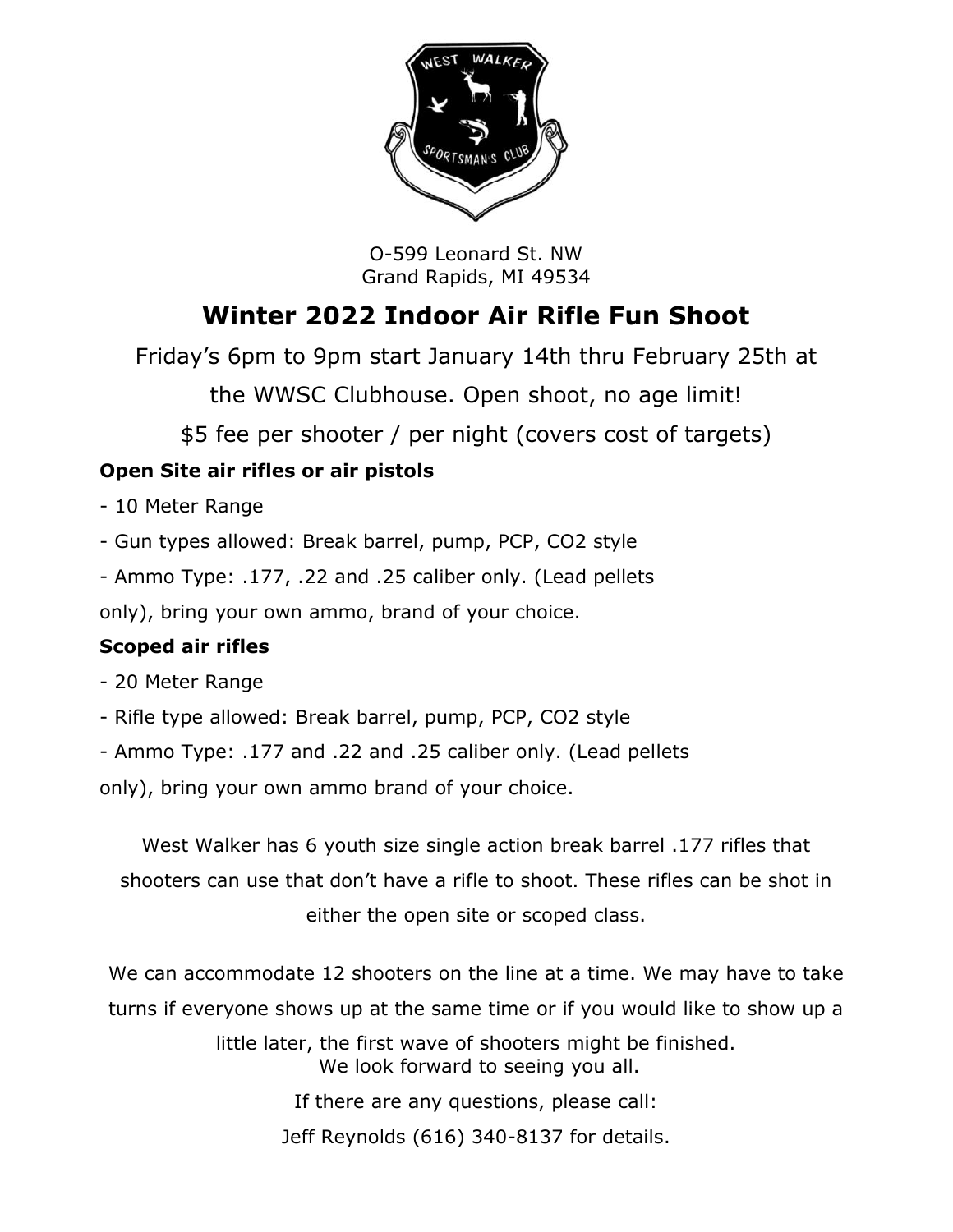

# 2022 PISTOL LEAGUE

### **STARTS THE END OF JANUARY**

**7 METER OPEN SITES ONLY / ANY CALIBER** 

# TOTAL OF 200 ROUNDS

#### **FOUR WEEKS 50 ROUNDS EACH WEEK**

WHEN: SATURDAYS 1:00 PM to 3:00 PM

#### 1/29 2/5 2/12 2/19  $2/26$

FIVE WEEKS TO COMPLETE THE FOUR TARGET WEEKS

### **WHERE: INDOOR PISTOL RANGE COST: \$25 PER PERSON.**

INCLUDES TROPHIES, BANQUET, AND PRIZES MONEY

PRIZE INFO: WILL AWARD 1ST, 2ND & 3RD FOR ACTUAL AND 1ST, 2ND, & 3RD FOR HANDI CAP. HANDI CAP BASED ON 85%. NO REPEATS, SO SIX PEOPLE WILL WIN.

REGISTRATION INFORMATION: I will have registration forms for you to fill out when you come and pay your fee. To help me know how many targets to print up I would appreciate a phone call or email to indicate your intent to join.

g vonderheide@yahoo.com (616) 454-7454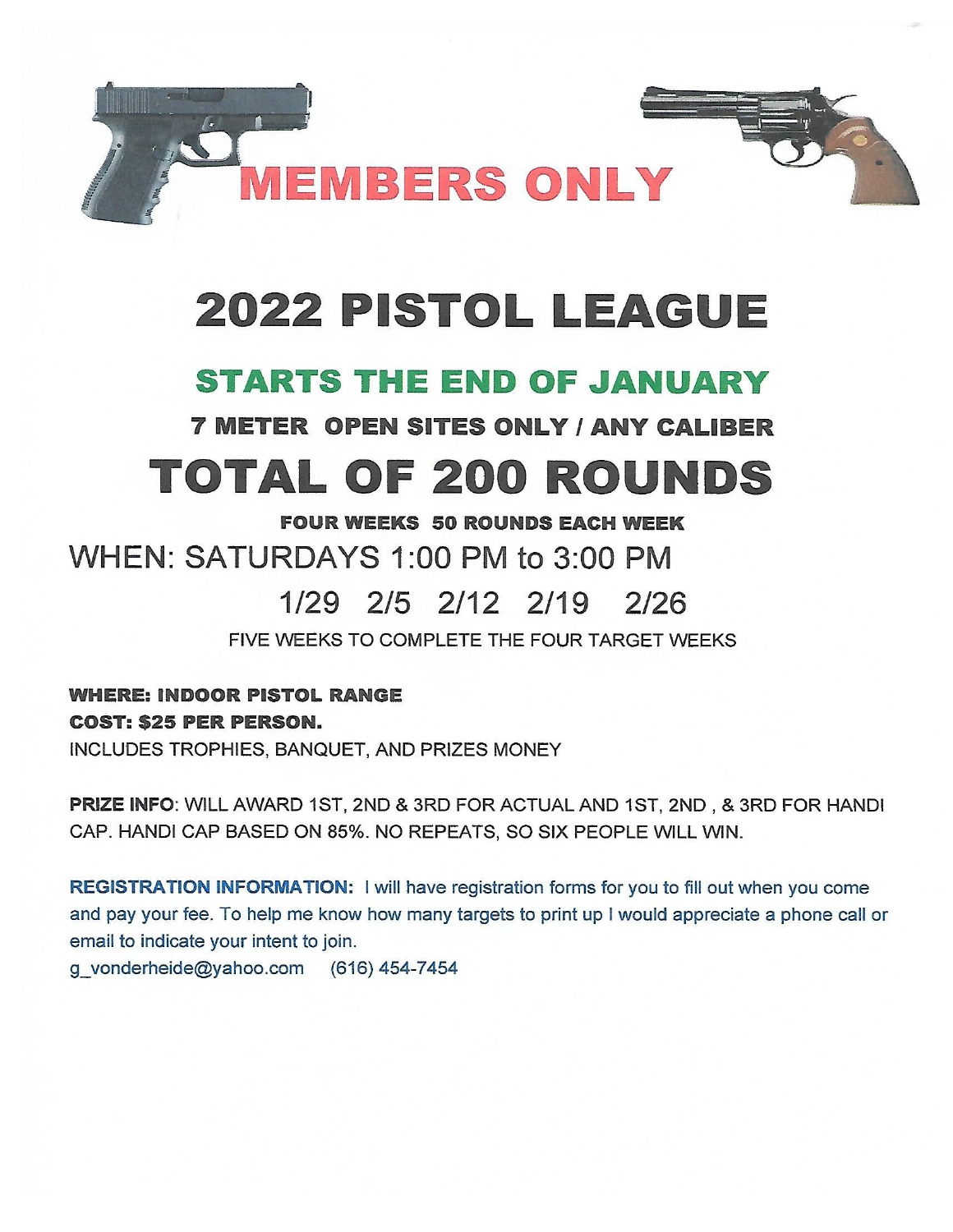### **NEED Volunteers to be trained as Range Monitors.**

WWSC is seeking members to serve flexible shifts, typically 4 to 5  $\frac{1}{4}$  hrs Please contact Jeff Reynolds (616)710 1280 Email; [wwsc.range.monitor@gmail.com](mailto:wwsc.range.monitor@gmail.com) if you are interested.

### **Range Monitors receive:**

1% discount toward membership renewal for each hour served.  $\{60 \text{ hrs. served}$ ; approximately one shift / month = 60% discount} Personal use of indoor pistol range for serving two or more shifts per month. **Call 616-453-5081 to CONFIRM the ranges are open**

**Did You Know that WWSC is a non-profit organization that is run by Charter Members, that volunteer their time? We are always looking for good people who are interested in becoming Charter Members to help us keep this club open. If you are interested, please speak with any Charter Member. More information available at** 

<http://www.wwsc.org/charter-membership.shtml>

### **February Range Hours**

**Hours vary month to month\* Feb 1 – 15 M-S: 9:00am – 6:00pm Sundays: 10am – 6:00pm Feb 16-28 M-S: 9:00 -6:15pm Sundays 10am-6:15pm [Link for range rules](http://www.wwsc.org/img/ranges/RangeRules.pdf)**

## **Like us on Facebook**



## **Clic[k th](http://commons.wikimedia.org/wiki/file:facebook_shiny_icon.svg)e icon**

| <b>SOLD OUT -- 2022 Big Gun Raffle Winners-SOLD OUT</b> |                                                   |                     |  |  |  |  |  |  |
|---------------------------------------------------------|---------------------------------------------------|---------------------|--|--|--|--|--|--|
| Jan                                                     | CZ 612 Field 12ga Semi Auto Shotgun 28"           | #21 Adoloph Perales |  |  |  |  |  |  |
| Feb                                                     | <b>Hi-Point 9mm Carbine</b>                       |                     |  |  |  |  |  |  |
| Mar                                                     | Taurus 605 .357 Mag 2" 5 Shot                     |                     |  |  |  |  |  |  |
| Apr                                                     | <b>Ruger American Predator 6.5 Creedmoor</b>      |                     |  |  |  |  |  |  |
| May                                                     | Springfield XD 3" 9mm 16 shot                     |                     |  |  |  |  |  |  |
| Jun                                                     | <b>Ruger American Ranch 350 Legend</b>            |                     |  |  |  |  |  |  |
| Jul                                                     | Smith & Wesson M&P Shield 2.0 9mm                 |                     |  |  |  |  |  |  |
| Aug                                                     | <b>Smith &amp; Wesson M&amp;P 9mm SHIELD PLUS</b> |                     |  |  |  |  |  |  |
| <b>Sep</b>                                              | Glock 17 Gen5 9mm                                 |                     |  |  |  |  |  |  |
| Oct                                                     | Tikka T3x Hunter 308 FB SS                        |                     |  |  |  |  |  |  |
| <b>Nov</b>                                              | Browning X-Bolt Hell's Canyon 7mm Rem Mag         |                     |  |  |  |  |  |  |
| <b>Dec</b>                                              | Browning Cynergy CX 12ga 30" with Adjustable Comb |                     |  |  |  |  |  |  |